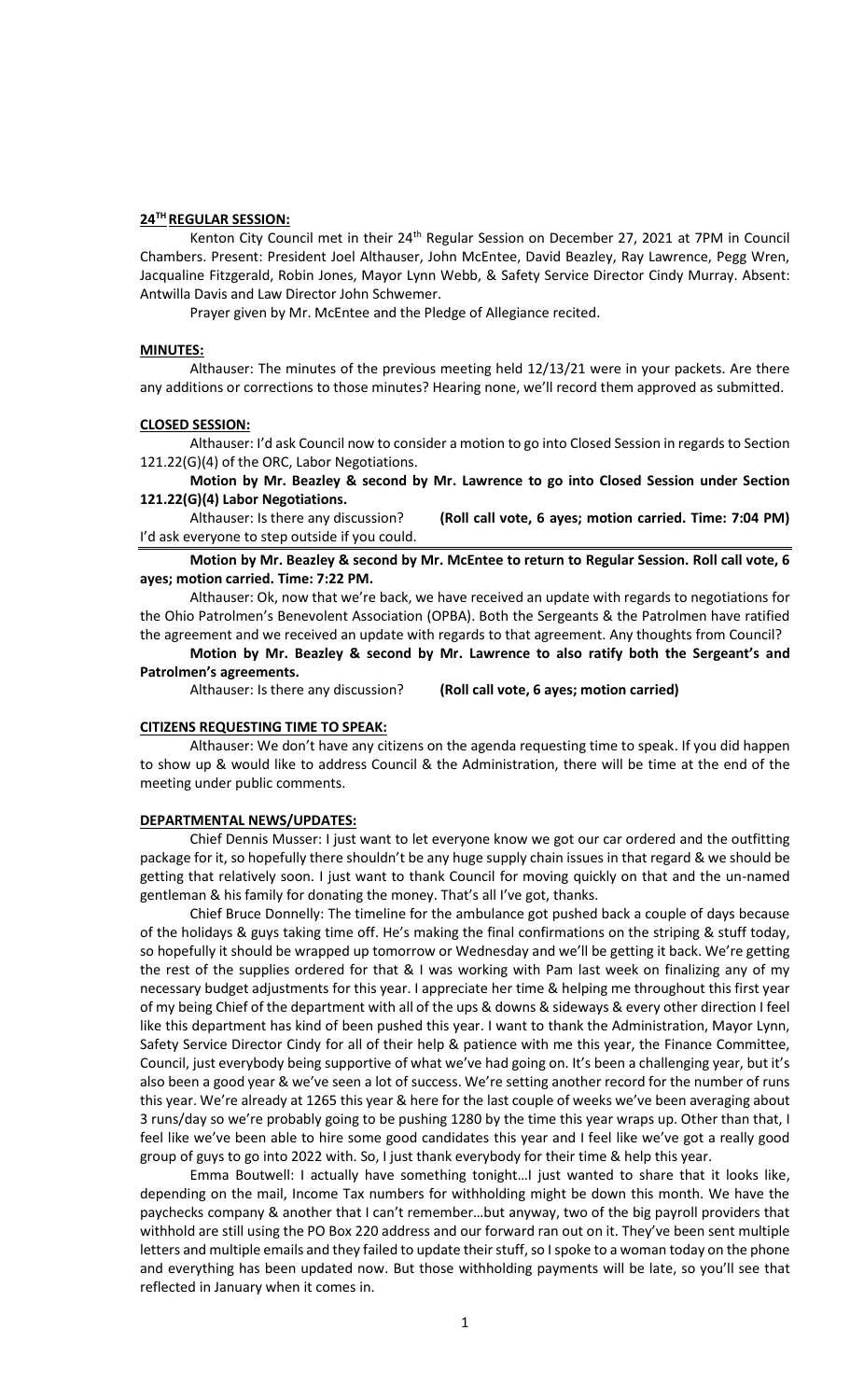Beazley: Thank you, I appreciate that update.

### **COMMUNICATIONS/PETITIONS:**

Althauser: The only communications we had that you all saw in our packets were the Kenton Hardin Health Dept. minutes from 11/16/21 and also the Tree Commission minutes from 12/9/21. Does any Councilmember have any communication?

Fitzgerald: Can I ask about the Tree Commission? The first bullet point…did they get that taken care of at 405 N. Main Street?

Clerk: Yes.

Fitzgerald: Perfect, thank you.

Althauser: Any other communications? I don't think we have anything petition wise to look at.

# **MONTHLY/ANNUAL REPORTS:**

Althauser: We have the Public Works monthly report for November. Cindy, did you want to add anything? Any questions from Council?

### **COMMITTEE REPORTS:**

None from Finance, Regional Planning, Safety, Nuisance, BKP…

MOP, Wren: MOP did meet tonight for clarification of a position in Ordinance No. 21-036. We got a job description & got a better understanding of what the position is going to entail.

Althauser: I'd just make a comment on committees…I will send out an email to you all and our 2 new Councilmen later this week or next week regarding preferences for committee chairmanships and committee appointments and even some new committees. So look for that in your city mailbox this week. I need to get back with Lynn & Cindy yet this week to continue our conversation we had earlier that derailed into all kinds of other topics. So I'll get that out & you guys can look it over & see what you think.

## **OLD BUSINESS:**

# **ORDINANCE NO. 21-033, 3<sup>RD</sup> READING, TITLE ONLY; AN ORDINANCE TO MAKE APPROPRIATION FOR CURRENT EXPENSES AND OTHER EXPENDITURES OF THE CITY OF KENTON, STATE OF OHIO, DURING JANUARY 1, 2022 THROUGH DECEMBER 31, 2022, AND DECLARING AN EMERGENCY.**

Althauser: Okay, you've got a summary there…Pam, do you want to start?

Chief Dep. Aud. Pam Romanko: These proposed amendments to the 2022 budget come as a result of Ordinance 21-036 where the Safety Service Director's salary is split differently according to that ordinance. And the amount for the Emergency Management has been increased so we're taking that money out of Council Incidentals and actually making a line item for the Hardin County EMA. So those are things that have changed since the creation of the original budget.

Althauser: Questions from Council? So Brian, MOP & Finance, we need to consider these things in the right order too.

Beazley: I'd also add to this, Mr. President, that we should address on page 1 of the budget under Administration…it says Community Planner and we're going to align it with what the proposed MOP Strength Ordinance allows that we'd change that wording from Community Planner to Community Improvement Director. Likewise, on page 6 under RSPO line 2, it says Rec Community Planner and I'd like to propose that we amend that to Rec Community Improvement Director to align directly with what the strength ordinance provides so the wording in there has no confusion. There is no change in the amount, it's simply the wording itself of the position and that it aligns & matches with what is in the MOP Strength Ordinance 21-036.

Althauser: Right, but that's part of my concern though. Do we need to table Item A in old business and move to 21-036?

Beazley: Well, one could do that or one could presume that we're going to move forward with 21- 036 because we're not compelled to do so tonight, but we are compelled to move on this  $3^{rd}$  reading.

Althauser: Some of your amendments are related to 21-036…

Beazley: But they would align should 21-036 pass. There is no designation under 21-036 for Community Planner. This would align should 21-036 pass. I can't change the direction of how those were introduced.

Althauser: Well unless you suspend the rules…

Beazley: We're not compelled to do so on that, whereas we are compelled to act on the budget. If you want to table this and go to 21-036 and see what happens that's certainly within your purview.

Althauser: I just think it will be kind of odd…let's get Pam's issues and do one thing at a time.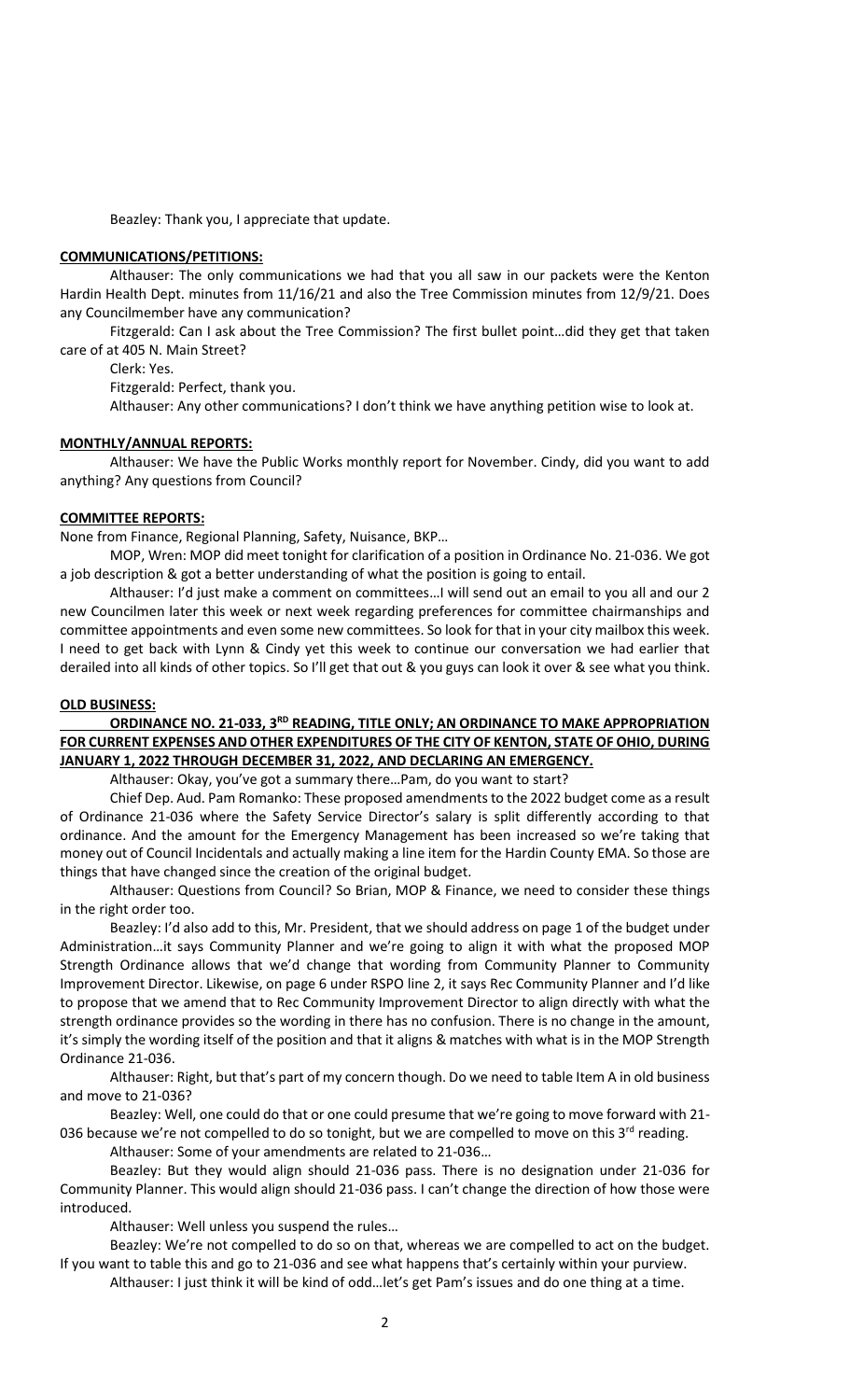Romanko: Like I said, I'm not sure what the ordinance was where we agreed for the increase in the EMA Contract with the County, but that's the first item on here to change those line items.

Beazley: There does not exist a line for Hardin County EMA. She is proposing that we'd add it under I presume Council, or do you want to add it under another line in City Hall?

Romanko: Probably a line in General Government underneath Regional Planning and the Health District Payment.

Althauser: Does everyone have their budget with them from 2 meetings ago?

Beazley: That would be on page 3 and into page 4 under General Government. So to amend according to Pam's request, here is how I'll take a shot at it. Mr. President, I'd move to amend Ordinance No. 21-033 under Council & Council Clerk amending Council & Clerk Incidentals 3<sup>rd</sup> line from the bottom from \$2200 to \$200 and add on page 4 at the conclusion of General Government Appropriations under Conservancy Taxes, a line for Hardin County Emergency Management for \$2500. In addition, under the various departments as designated here we'd reallocate the Safety Service Director's salary as the amended amounts reducing general & street and increasing water & sewer and arriving at the same total. If you want me to point to those lines I can do so.

Althauser: My discussion point would be here is where I'm concerned about that's all well and good unless you all don't pass 21-036. Aren't those dollar amounts under Safety Service Director's salary…

Beazley: Those are a part of the agreed allocation, but there is also an allocation that we can put in front of the State Auditor's Office based on our best…

Althauser: I'm just reading the comments on the proposed amendment…

Beazley: I don't know that it's dependent, I don't necessarily agree with that comment that it is dependent…it aligns with, but I don't know that it is dependent upon. We've always displayed to the State Auditor's Office our reasoning for sanctioning different expenses based on an allocation up to this point. I don't know that it is dependent on, but it does mirror the language…

Althauser: I'm trying to get this resolved here. I see 2 things that conflict, the way I look at it. Maybe I'll look to the Auditor's Office now for the comment that's in here. Are you saying in your opinion this is part of 21-036 those percentages?

Romanko: Dave makes a good argument, is it dependent upon it? If we don't pass 21-036 tonight… Althauser: Or at all.

Romanko: Right, or at all, but then I'd have to go in and amend it again.

Beazley: If we amend the budget to do this, we can pay out of these accounts regardless of whether 21-036 passes or fails. If we amend it to these amounts and these allocations, we can choose to do that as part of the budget because we've justified that to arrive at the numbers in 21-036 correct? We have the mathematical justification for it which is all we really need to satisfy the State Auditor when they come in and look at our figures. We have a reason that we're moving to these numbers. So, I don't know that dependent is necessarily correct. It would be neat & packaged well…

Althauser: I just want to make certain that we're all on the same page.

Beazley: Brian's over here with his eyes closed and reasoning through this…I'd be anxious to hear his opinion as well.

Auditor Brian Hattery: Do we have a line item for Safety Service Director pay out of street? Romanko: Yes. The previous amounts there are what are actually on the current budget.

Murray: The only thing that changed is the percentages.

Hattery: The only time we'd run into a problem is if we reach the ceiling on these line items…if 21-036 doesn't pass we can't really do an allocation to make those changes.

Beazley: Why can't we?

Romanko: MOP is responsible for…

Hattery: We could until we exceed or hit the ceiling.

Murray: Until you run out of money & then we'll be coming back to you.

Hattery: I see what you're saying, she'd still get paid, but…

Beazley: If we amend the budget the line item there supplies the amount that you're requesting based on the allocations that you predetermined.

Hattery: Yes.

Romanko: But the most recent ordinance that has passed regarding this is the split of 50%, 12.5% & 12.5%...that's what is approved currently.

Althauser: Those percentages are actually in the ordinance? The Codifieds?

Romanko: Yes, in the Codified Ordinance.

Beazley: I move to table the budget until such time we…you know if we don't pass 21-036 tonight that means we have to pass a temporary spending ordinance.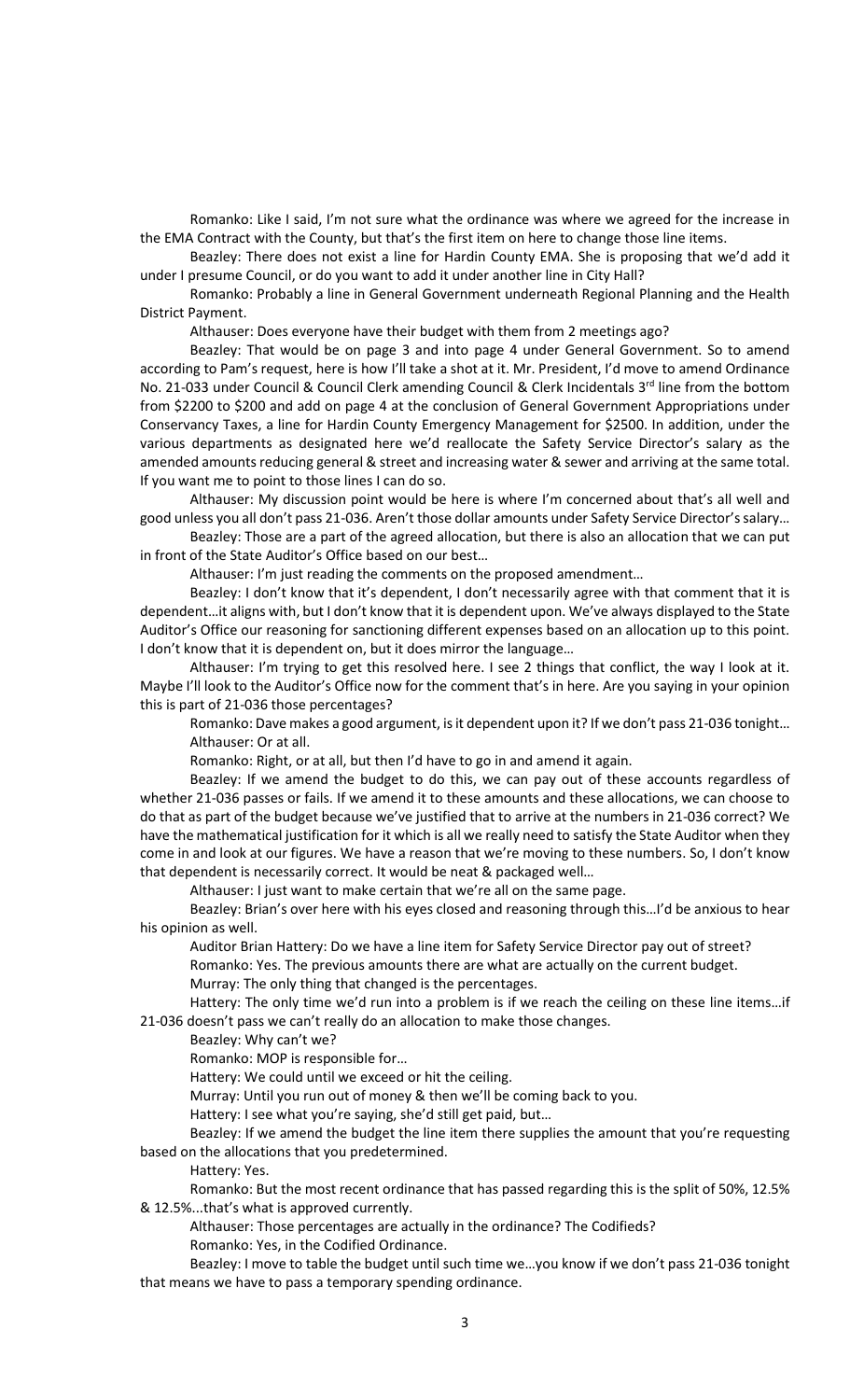Romanko: Or we can table these and I can make it 22-001 and change it.

Beazley: There are all kinds of scenarios that can play out at this point.

Althauser: We've never had something like this brought at the  $3<sup>rd</sup>$  reading of the budget in my tenure since I've been here. I'm just being frank.

Romanko: The only reason I did is because we have an ordinance in front of Council that says these are the percentages.

Althauser: An ordinance that's only it's  $2<sup>nd</sup>$  read.

Beazley: Mr. President, I would move that we delay discussion on the budget and give us an opportunity to review Ordinance 21-036 prior to further discussion on the budget.

Althauser: I don't know that we need a motion for that.

Beazley: Then I would suggest we delay discussion.

Althauser: Does anyone have any opposition to moving forward on the agenda and coming back to Item A? Okay, let's move forward to item B then.

Clerk: Everyone should have at their stations a corrected version of this legislation we read at the last meeting highlighting corrected typos in the heading and first paragraph of the legislation, but the body of the legislation was not changed.

ORDINANCE NO. 21-036, 2<sup>ND</sup> READING, TITLE ONLY; AN ORDINANCE AMENDING KENTON **CODIFIED ORDINANCE SECTIONS 202.03(C), 228.01, 230.05, 234.01, 234.05, 236.01, 249.13, 249.15(B), 249.16, 249.21, 249.25, AND 249.46 AND REPEALING CODIFIED ORDINANCE SECTIONS 236.011, 236.02, 238.05, 238.06, 238.07, 238.09, 238.10 AND 238.11, RELATING TO LEGAL HOLIDAYS, APPOINTMENTS AND COMPOSITION OF DEPARTMENTS, PAY ASSIGNMENTS, CLASSIFICATIONS AND SCHEDULES, CERTAIN BENEFITS, AND DECLARING AN EMERGENCY.**

Althauser: (Note: Can't hear…static)…I don't know that you could not move forward on 21-036 and this not still be discussed. By this I'm holding up the proposed job description of the Community Improvement Planner. Am I wrong on that?

Beazley: The job description remains fluid and will until such person is hired (static)…

Murray: The strength ordinance reads 0-1 on that position so it does not have to be hired.

Wren: This is a new position the Administration wanted to incorporate into a better service of what needed to be done.

Althauser: So with that said, is there any Councilmember that has a desire to suspend the rules? **Motion by Mrs. Wren & second by Mr. Beazley that rules requiring legislation of a permanent or general nature to be read on three separate days, be suspended. Roll call vote, 6 ayes; motion carried.**

**Motion by Mrs. Wren & second by Ms. Jones to approve Ordinance No. 21-036.**

Althauser: I'd just add as it has been corrected to the highlights on the title. Is there any discussion? **(Roll call vote, 6 ayes; motion carried)** I'd ask Council to now consider going back and reconsider Item A, Ordinance No. 21-033. Obviously, I won't ask Brenda to read it, unless you want to hear her melodic voice again. Ha.

Beazley: I'd propose we waive that. And, Mr. President, I would propose as I originally intended to amend the budget as I indicated under Council Incidentals & Hardin County Emergency Management; and also the reallocation of the Safety Service Director which complies with the recently passed Ordinance 21-036 and likewise the additional amendment that I proposed under the lines of correcting from Community Planner to Community Improvement Director in both places in the budget under Administration and Rec. That is in description only.

Althauser: So we have a motion to amend as stated by what the Auditor's Office handed out, plus the change of the titles where appropriate. Is there a second? And again, this is only involving an amendment to the budget.

McEntee: I'll second.

Althauser: Okay, we have a first and second. Any discussion? **(Roll call vote, 6 ayes; motion carried)** Did we have another amendment to this budget?

Clerk: Yes, we had an amendment on 12/13/21 for the Grove Cemetery and also the transfer to the RSPO fund.

Beazley: That included the severance pay in Parks & Rec and then the amended total from the Hardin County Auditor as it pertained to Grove Cemetery & putting it into the correct accounts.

Althauser: My point is to just remind you we now have 2 amendments to Ord. 21-033. If you were to act on the budget tonight it would be as amended with both amendments. Any other comments or concerns on the budget?

**Motion by Mr. Beazley & second by Mrs. Wren to approve Ordinance 21-033 as twice amended.**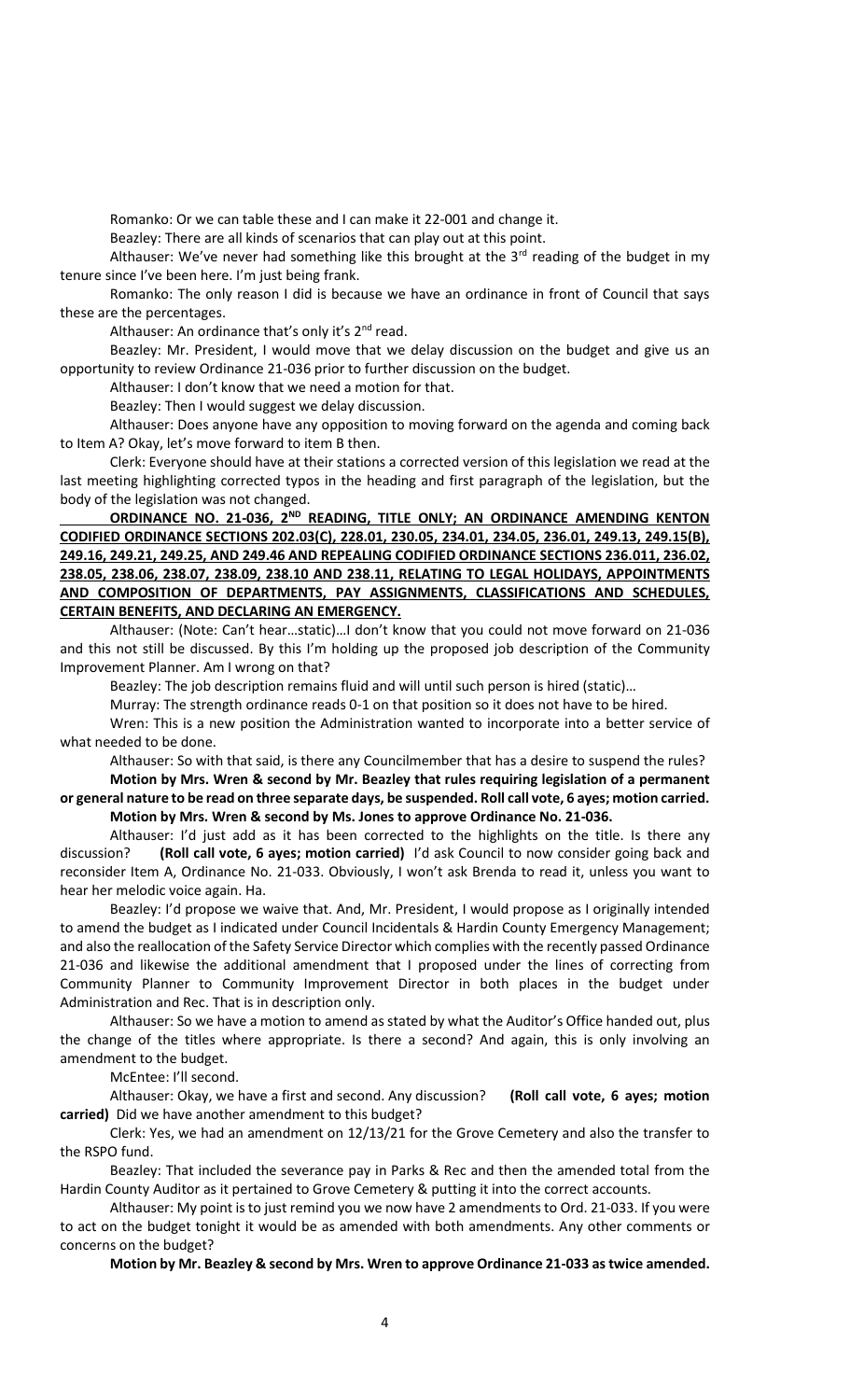Althauser: Is there any discussion? If anyone has questions, bring them up now. **(Roll call vote, 6 ayes; motion carried)** Is there any other old business to be considered this evening?

#### **NEW BUSINESS:**

**RESOLUTION NO. 21-014, 1ST READING, TITLE ONLY; A RESOLUTION AUTHORIZING THE TREASURER AND AUDITOR OF THE CITY OF KENTON, OHIO TO OPEN A NEW CHECKING ACCOUNT WITH A FINANCIAL INSTITUTION APPROVED AS A PUBLIC DEPOSITORY FOR THE CITY OF KENTON, OHIO AND DECLARING AN EMERGENCY.**

Althauser: I can give some quick background on this, unless you want to Pam.

Romanko: No, you can go ahead.

Althauser: Basically, with our new insurance carrier we need to open a dedicated sweep account for those premiums. As such we'd like Council to consider this, this evening. It's not a change in budget, but Council has the final decision in opening accounts. David, I think you'd know from insurance that this is a common way a lot of insurance providers….

Beazley: I'm assuming this also deals with the partially self-funded portion & administration of claims?

Romanko: Yes.

Beazley: For those of you who don't understand, a partially self-funded program simply means the City pays up to a certain amount out of our funds rather than paying premium to the company. The net total of our liability and premiums paid has already been approved as a budget item. This just sets aside those funds into a specified account so that a direct draw can be made when a good & valid claim is presented.

Althauser: And obviously we don't want the insurance company to have direct access to our ACH and main account. Nor do they want that.

Beazley: That is correct. It is in all parties best interest, too.

**Motion by Mr. Beazley and second by Mr. Lawrence that the rules requiring legislation of a permanent or general nature to be read on three separate days, be suspended. Roll call vote, 6 ayes; motion carried.**

**Motion by Mr. McEntee and second by Mrs. Wren to approve Resolution No. 21-014.**

Althauser: Is there any discussion? **(Roll call vote, 6 ayes; motion carried)**

# **ORDINANCE NO. 21-037, 1ST READING, TITLE ONLY; AN ORDINANCE PROVIDING FOR TRANSFERRING FUNDS FOR THE YEAR 2021 FOR THE CITY OF KENTON, OHIO AND DECLARING AN EMERGENCY.**

Beazley: This is simply the last bit of getting stuff paid. This is the Auditor's last swing at getting everything paid out of the correct accounts, so these are all transfers to make sure the funds have sufficient dollars in them to pay all of our 2021 bills.

**Motion by Mr. Beazley and second by Mr. Lawrence that the rules requiring legislation of a permanent or general nature to be read on three separate days, be suspended. Roll call vote, 6 ayes; motion carried.**

**Motion by Mr. Beazley and second by Mrs. Wren to approve Ordinance No. 21-037.**

Althauser: Is there any discussion? **(Roll call vote, 6 ayes; motion carried)** Is there any additional new business to be brought forth?

Beazley: Mr. President, if I might with your indulgence, we lost a very dedicated member of City Council who has been on this august body for a number of years, and I think it would be appropriate that we would honor her service and more importantly her attitude and approach to the betterment of the City of Kenton. And of course, I speak of Patti Risner, and it is my proposal that we would investigate the possibilities of renaming one of our City's parks, specifically Wharton Park, if possible. I know there are ramifications that I hope we'd be able to overcome, but I know our legal advisor would probably need to help us over those hurdles. But it is my proposal that we would honor her in such a way naming Wharton Park as Patti Risner Park.

Althauser: I'll consider that in the form of a motion. Again that is to get the ball rolling on that and look at legal ramifications. Do I have a second?

Lawrence: I'll second that.

Althauser: Okay, I have a first and second. Is there any discussion? **(Roll call vote, 6 ayes; motion carried)** Okay, we'll talk with John to get the ball rolling on that…basically the discovery phase is what I'll call it to find out how to go about this and maybe we're missing something that John will find or the Administration as well. Thank you, David. That is the least we could do for Patti Risner. Is there any other new business?